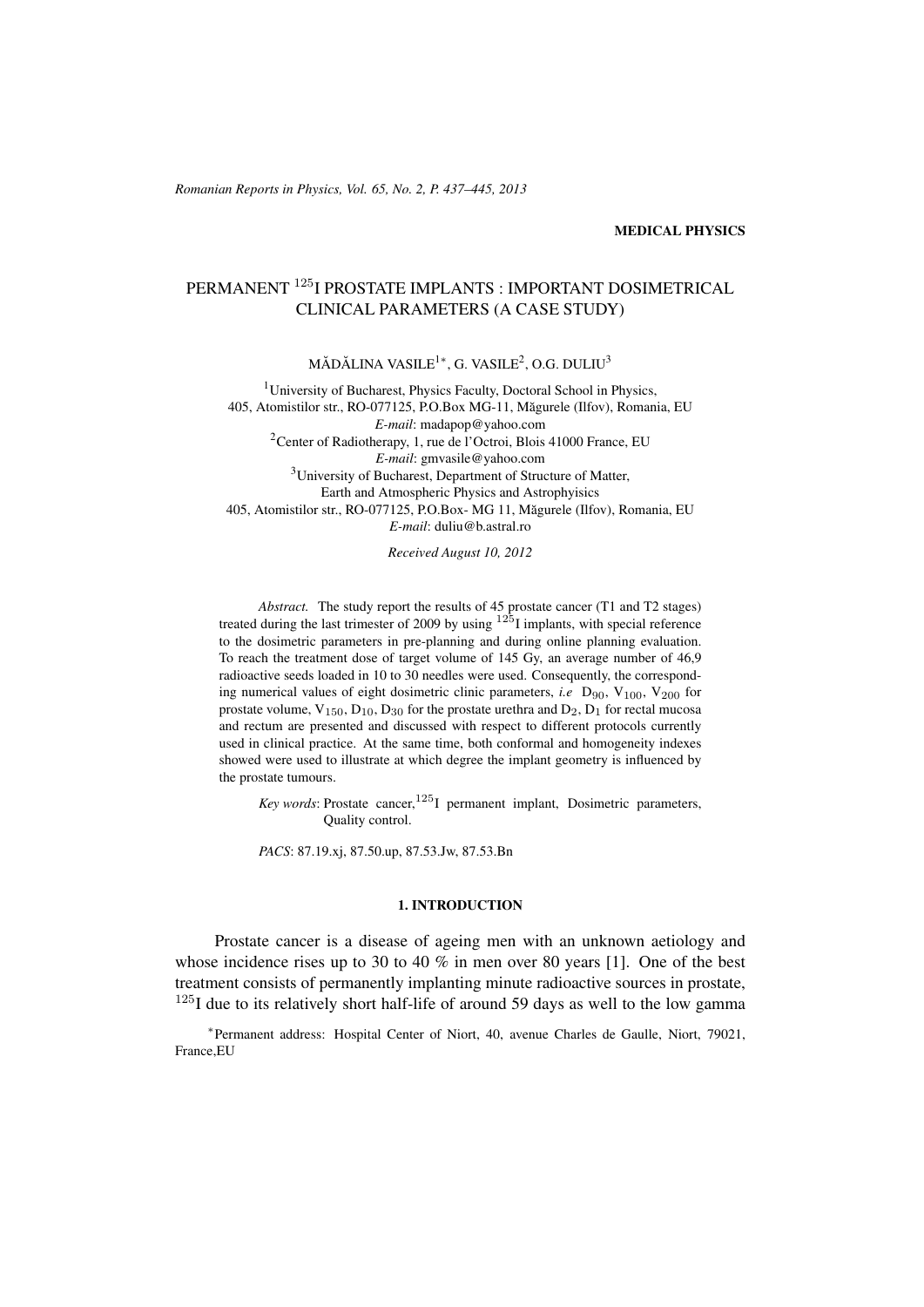ray energy of 35 keV emitted by the daughter  $^{125}$ Tc represents an ideal radionuclide for prostate treatment [2]. Beginning with the first implant performed in 1983 [3], different medical institution have elaborated various protocols and guidelines for a good practice of this method. At present time, the advances in the ultrasound technology and development of new screening methods based on evidence of the prostate specific antigen (PSA) in sanguine serum allow an early diagnosis of prostate cancer. Based on pre-planning, post-planning and biochemical evaluation results, these recommendations described the applicable and evaluation criteria of  $^{125}$ I implants in prostates cancer treatments.

In Romania, this type of treatment was use for the first time in 2006 at the Oncology Institute in Bucharest and later in Fundeni Clinical Institute in Bucharest and Parhon Clinical Hospital in Iasi [4].

By taking into account the accumulated expertise at the Oncology Institute,in this study we presented preliminary data of clinical dosimetry parameters of preplanning treatment of prostates cancer by using the <sup>125</sup>I implants.

#### 2. MATERIALS AND METHODS

To be more representative in patients selection, we have used both European ESTRO/EAU/EORTC [5, 6] and American ABS [7, 8] recommendations regarding the including as well as the excluding criteria for  $125I$  implant treatments. Consequently, as including criteria we have considered: i.- confirmation of the prostates adenoma diagnosis in T1 - T2 stadium, ii. - PSA factor less than 10 ng/ml, iii. - Gleason score less than 7, and iv. - no transurethral resection of the prostate (TURP) performed in the last 6 months. The exclusion criteria were: i. - metastasis or locally advanced cancer, ii. - a prostate volume less than  $70 \text{ cm}^3$ , iii. - contraindication for generally anaesthesia, and iv. - recent TURP procedure performed [5, 9, 10].

According to these criteria, for our study we have selected a group of 45 patients aged between 49 and 75 years and treated with permanent <sup>125</sup>I implants for a period of three month, *i.e.* between October and December 2009. In the case of patients whose PSA was up to 20 ng/ml the  $^{125}$ I brachytherapy alone was applied.

The Gleason score values of investigated patients varied from 6 to 7. The patients with Gleason score equal to 7 was deeply investigated because at this score there is an approximately 50% probability of biochemical relapse within five years [5].

For all prostate implants we have used the Prostate Seeds Implant Dosimetry (PSID) treatment planning produced by IBt Bebig [11]. Consequently, all reported values in this paper were calculated by means of this treatment planing.

As a rule, the target volume was defined in accordance with the ICRU Report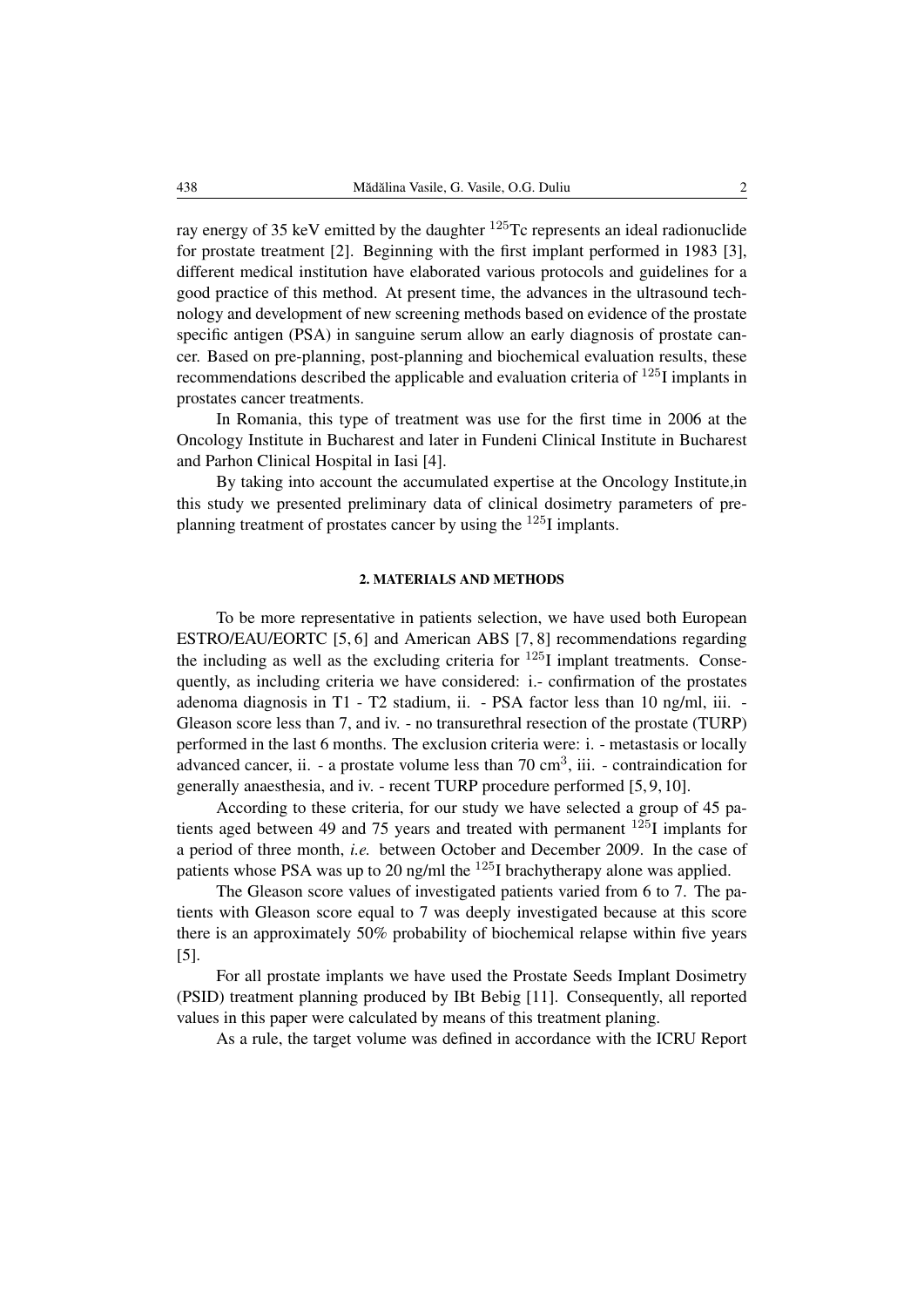$\#$  58 [12]. The working protocol was performed in conformity with the RTOG 98-05 [10] guideline while the dosimetric prerequisites conditions were based upon the American Association of Physicists in Medicine (AAPM) TG 40 [13], TG 64 [14] and TG 43 [15, 16] reports.



Fig. 1 – Distribution of the prostate volume vs. number of patients.

On average, each patient received 46,9 radioactive source by using 10 to 30 needles so that to reach at the Planing Target Volume (PTV) a dose of 145 Gy, [1, 5, 16], which, according to the new TG43 guidelines, represents the minimum peripheral dose to the margin of the target volume specified. At the same time, the dose in the centre of the volume which always is higher, should be kept up to 150 % or less than the prescribed one [1]. In these conditions, the total activity implanted had an average value of 1184,2 MBq with a minimum of 780,0 MBq and a maximum one of 1700,6 MBq [4] in direct correlation with prostate volume and anatomical structure of the patients.

## 3. RESULTS AND DISCUSSION

The prostate surrounds the urethra from bladder base to its apex, near the external sphincter. The prostate volumes of the investigated patients varied between 17,3 and 68,2 cm<sup>3</sup> with an average value of  $35,2$  cm<sup>3</sup> [17] while normal volume is estimated to be between 20 to 30  $\text{cm}^3$  [1] (Fig. 1). Consequently, only 17 patients have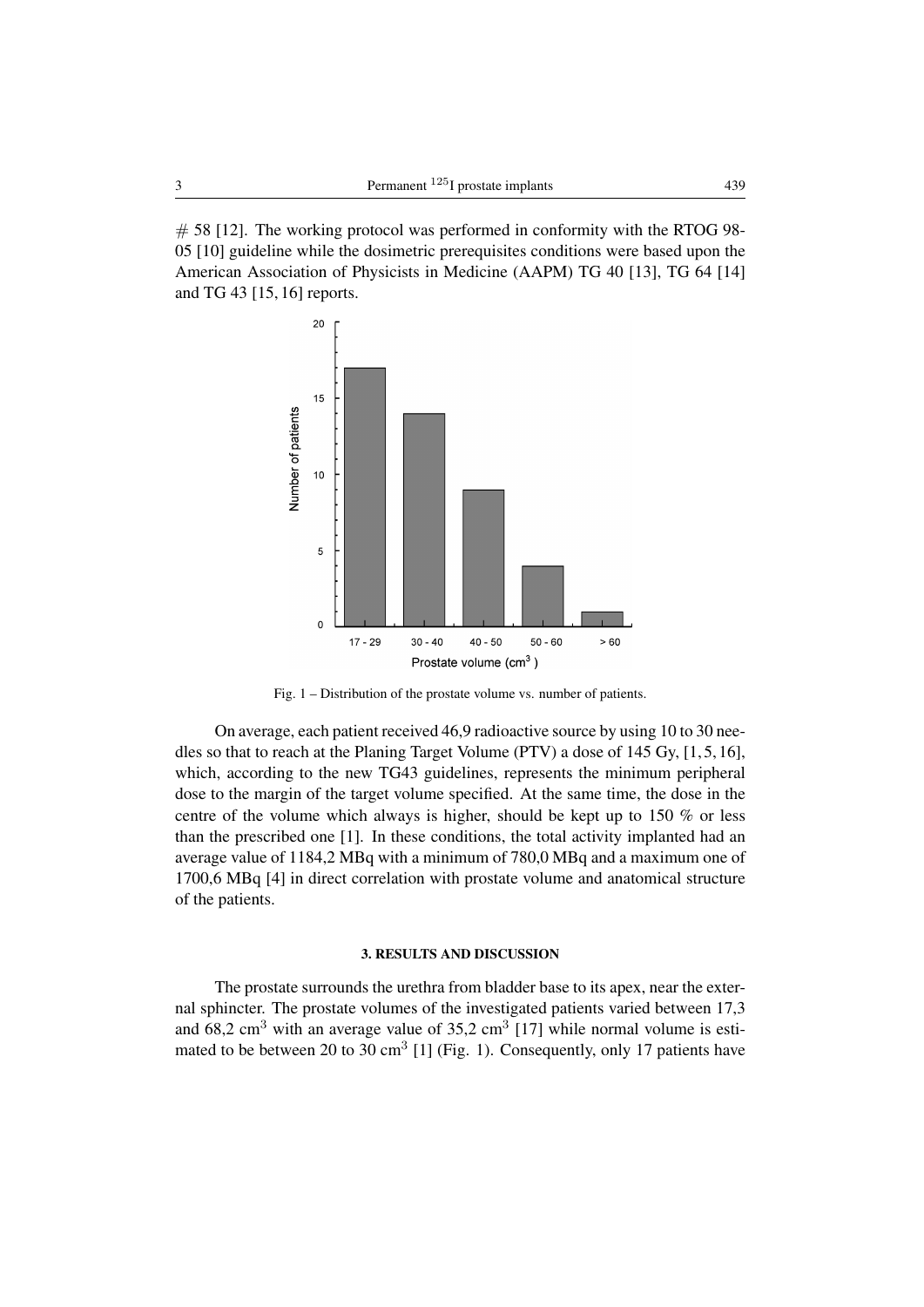a prostate volume in normal limits, while for the other 28 patients the prostate was higher than the average, but only 14 of them have confirmed the prostate adenoma.

| ,,, |  |
|-----|--|
|-----|--|

The values of the main prostate clinical dosimetric parameters together with the recommended values by [5, 6, 8, 10, 15, 16]. (CTV- clinical target volume)

| Parameter      |       | Value |         |                          |
|----------------|-------|-------|---------|--------------------------|
|                | Min   | Max   | Average | Recomended               |
| $D_{min}$ (Gy) | 91.0  | 157.0 | 130.1   | no data                  |
| $D_{90}$ (Gy)  | 166.3 | 218.6 | 188.1   | $D_{90} > 145$ Gy        |
| $V_{100}$ (%)  | 96.1  | 100.0 | 99.3    | $V_{100} > 95 \%$ of CTV |
| $V_{150}$ (%)  | 58.0  | 95.4  | 73.7    | $V_{150}$ <50 % of CTV   |
| $V_{200}$ (%)  | 22.3  | 75.4  | 38.0    | as low as possible       |

As a rule, the implantation method is indicated for the prostate volume less than 60 cm<sup>3</sup> since larger volumes are associated with a higher risk of side effects [10]. In the last case, before brachytherapy, a three month hormonal treatment for downsizing prostate volume with about 30% was applied [18].

For a correct and comprehensive evaluation of the doses delivered to patients, we have used in this study the following parameters [19]:  $D_{90}$  - minimum dose received by 90% of prostate volume,  $V_{100}$  - percent of prostate volume receiving 100% of prescribed radiation dose,  $V_{150}$  and  $V_{200}$  - percent of prostate volume receiving 150% and 200% of prescribed radiation dose whose numerical values are reproduced in Table 1.

According to these data, we have found that  $D_{90}$ , in the day of implant, has an average value of 188.1 Gy, in perfect perfectly concordance with the ref. [20] which recommends a value greater than 180 Gy. A good score we have also noticed in the case of  $V_{100}$  which, according to [21] should be at least 95%, and, in our case was systematically greater then 91.0 %, with an average value of 99,3 %. In the case of  $V_{150}$  parameter, we have systemically noticed values higher then recommended 50%. The  $V_{200}$  - the High Dose volume varied between 22.3 and 75.4 % with an average value of 38 %, fact explainable by the patient anatomy and the placement of prostate under the pubic arch, who limited the incidence angle of needle insertions.

Excepting the  $V_{150}$ , the numerical values of all the other parameters were in good concordance with recommended values as well as with those reported in literature [5, 6].

In the case of prostate brachitherapy, a correct estimation of dosimetric parameters for neighbouring organs at risk,*i.e.* prostate urethra and rectum is of maximum importance. For this reason, we have calculated the numerical values of the following parameters:  $D_{10}$  - dose that covers 10 of the prostatic urethra volume,  $D_{30}$  - dose that covers 30 % of the prostatic urethra volume,  $D_1$  - dose that covers 1 % of the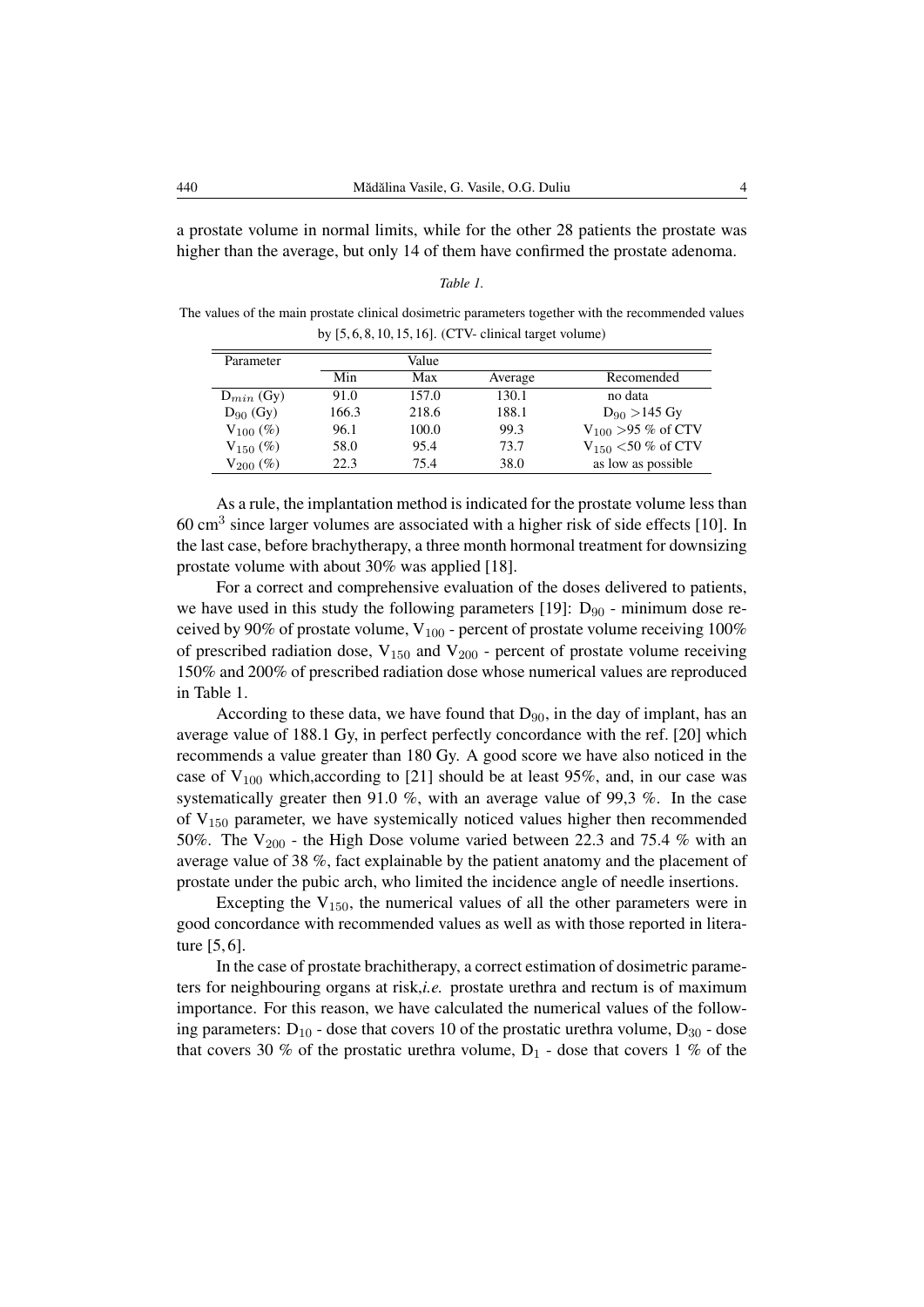

Fig. 2 – The experimental (columns) and computed (continuous line) distribution function of the conformal index-COIN.

mucosis of rectum volume,  $D_2$  - dose that covers 2 % of the rectum volume and  $D_{max}$ - the maximum dose received by prostatic urethra and whose numerical values are illustrated in Table 2.

As the maximum dose of the prostate volume is not clearly established, for clinical cases there are generally accepted a global dose less than 360 Gy for all length of prostate urethra. Additionally, for the security reason  $D_{10}$  must be allowed up to 150 % (maximum  $D_{10} > 217$  Gy). In 13 case, we have found an average value of 211.1 Gy with a maximum value of 246.2 Gy, determining a light obstruction of urethra, resolved by installation of a Foley balloon.

The average values of  $V_{150}$  for the prostate urethra was around 10,1 %. Regarding this value, it should be mentioned that due to an asymmetric positioning of the urethra with respect to the prostate middle axis, the  $V_{150}$  of urethra and prostate could not be correlated.

For the prostate urethra,  $D_{30}$ , the secondary dosimetric parameter, was found to be less than 130 % of the prescription dose of 145 Gy for 55 % of patients but no greater than 200 Gy in the case of the other ones.

For rectum, the primary dosimetric parameter  $D_2$  was smaller then 145 Gy with an average value of 131,9 Gy. The maximal value, 180,3 Gy is linked to the patients morphology and to the superficial preparation ahead the implant operation. The  $D_{max}$ , the secondary dosimetric parameter for rectum would desired to be less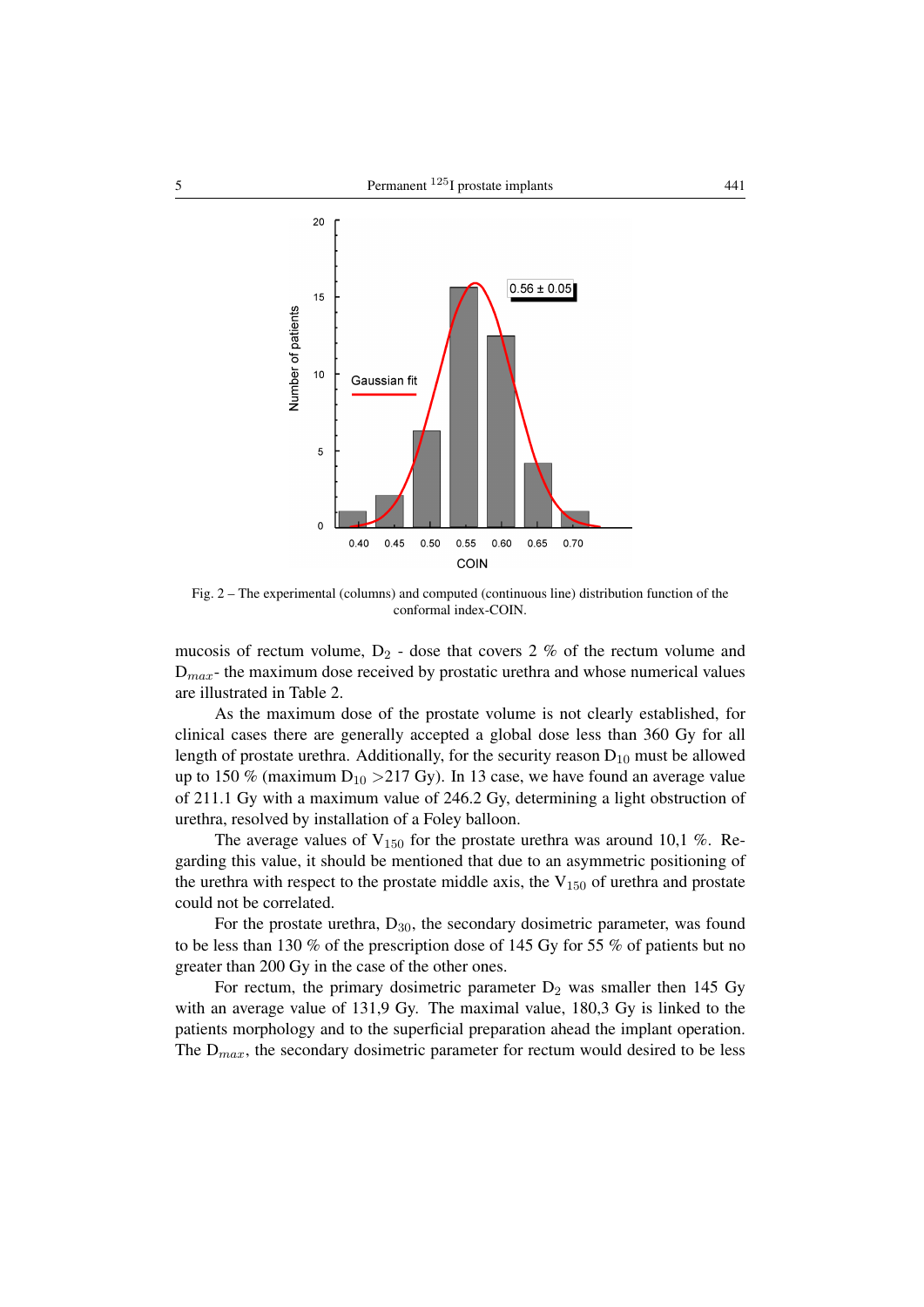#### *Table 2.*

The values of the main clinical dosimetric parameters at the organs at risk with respect to recommended values by [5, 6, 10].

| Organ                  |       |       | Value   |             |
|------------------------|-------|-------|---------|-------------|
| Parameter              | Min   | Max   | Average | Recommended |
| Urethra                |       |       |         |             |
| Volume $\text{cm}^3$ ) | 1.3   | 37.2  | 3.5     |             |
| $D_{10}$ (Gy)          | 181.6 | 264.2 | 211.1   | 217.0       |
| $D_{30}$ (Gy)          | 167.1 | 254.9 | 199.6   | 190.0       |
| $V_{150}$ (%)          | 0.0   | 73.6  | 10.1    | 15.0        |
| Rectum                 |       |       |         |             |
| mucosis                |       |       |         |             |
| Volume $\text{cm}^3$ ) | 0.5   | 3.7   | 1.7     |             |
| $D_1$ (Gy)             | 34.4  | 167.1 | 109.2   | 145.0       |
| Rectum                 |       |       |         |             |
| Volume $\text{cm}^3$ ) | 5.1   | 16.5  | 8.8     |             |
| $D_2$ (Gy)             | 51.1  | 180.3 | 131.9   | 145.0       |

than 200 Gy. It is recommended in common with the other published guidelines that the dose to a very small limited volume  $(0.1 \text{ cm}^2)$  is more appropriate for dose calculation clinical relevance than a maximal dose value [6].

The overall quality of implants were estimated by means of two indexes: conformal and respective homogeneity ones.

The conformal index (COIN), which describes the normal tissue irradiation with respect to target coverage, is defined in the equation 1.

$$
COIN = c_1 c_2,\tag{1}
$$

where  $c_1$  represents the PTV fraction which receives the reference dose  $D_{ref}$  of 145 Gy and illustrate how accurately the PTV is covered by reference dose (in the ideal situation, $c_1$  is equal to 1);  $c_2$  represents the ratio between the reference tumor volume  $V_{ref}$  and the PTV and illustrates also at which extent the health tissue outside tumor is covered by the reference dose  $D_{ref}$ . (Ideally, the  $c_2$  should be equal to 1 [19]).

By analysing the distribution function of COIN index, reproduced in Fig. 2 it results that, in spite of a relative reduced number of patients, the function is very well described by a Gaussian distribution, with a maximum of 0.56 and a half-width of 0.05, as a result of uncertainties in source placement in the prostate.

The next index we have used to characterize the quality of brachytherapy treatment was the homogeneity index HI which illustrate the fraction of target tumor which receives a dose between 100 % and 150 % of the reference dose, in concordance with the eq.:

$$
HI = \frac{V_{100} - V_{150}}{V_{100}}
$$
 (2)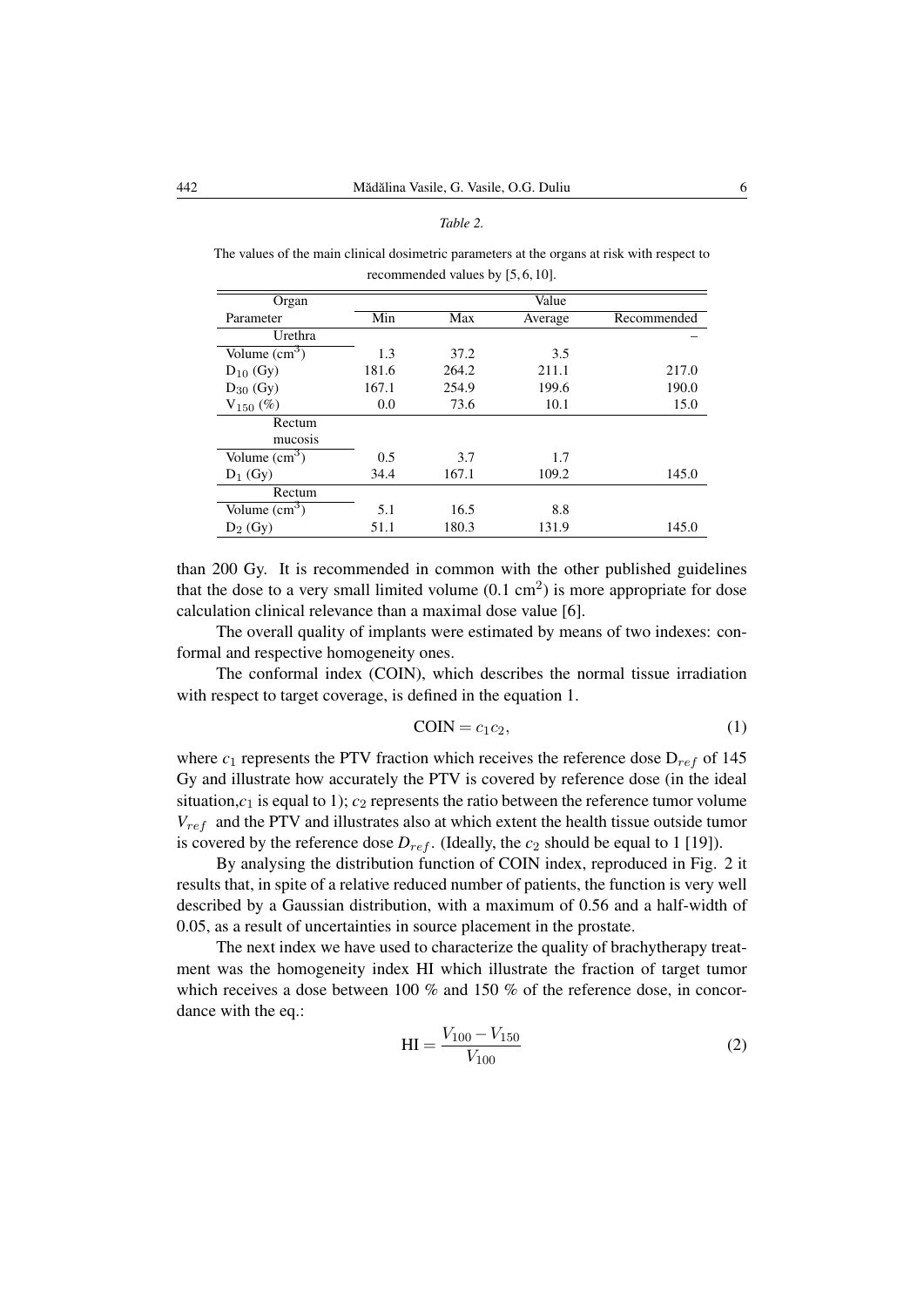

Fig. 3 – The experimental (columns) and computed (continuous line) distribution function of homogeneity index.

As in the previous case, the homogeneity index HI shows also a Gaussian distribution, with a maximum of 0.26 and a half-width of 0.07, explained by the peculiarities of implant geometry, implanted sources being distributed mainly at prostate periphery as well as by the prostate deformation induced by tumours (see Fig. 3).

## 4. CONCLUSION

The treatment planing of 45 patients with T1 and T2 prostate cancer by permanent <sup>125</sup>I implants were analysed and discussed with respect to eight dosimetric clinic parameters, *i.e*  $D_{90}$ ,  $V_{100}$ ,  $V_{200}$  for prostate volume,  $V_{150}$ ,  $D_{10}$ ,  $D_{30}$  for the prostate urethra and  $D_2$ ,  $D_1$  for rectal mucosa and rectum. These parameters were chosen as they offer improvements of quality radioactive source implant and evaluation protocols.

By using a the Prostate Seeds Implant Dosimetry treatment planning it was possible to calculate the numerical values of above mentioned parameters and to compare them with recommended values by ESTRO / EAU / EORTC protocol, currently used in clinical practice. Excepting the  $D_{30}$ , all other parameters calculated by us were in good concordance with the ESTRO / EAU / EORTC protocol.

Another two parameters, conformal (COIN) and homogeneity (HI) indexes showed, in spite of reduced number of patients, well defined Gaussian distribution,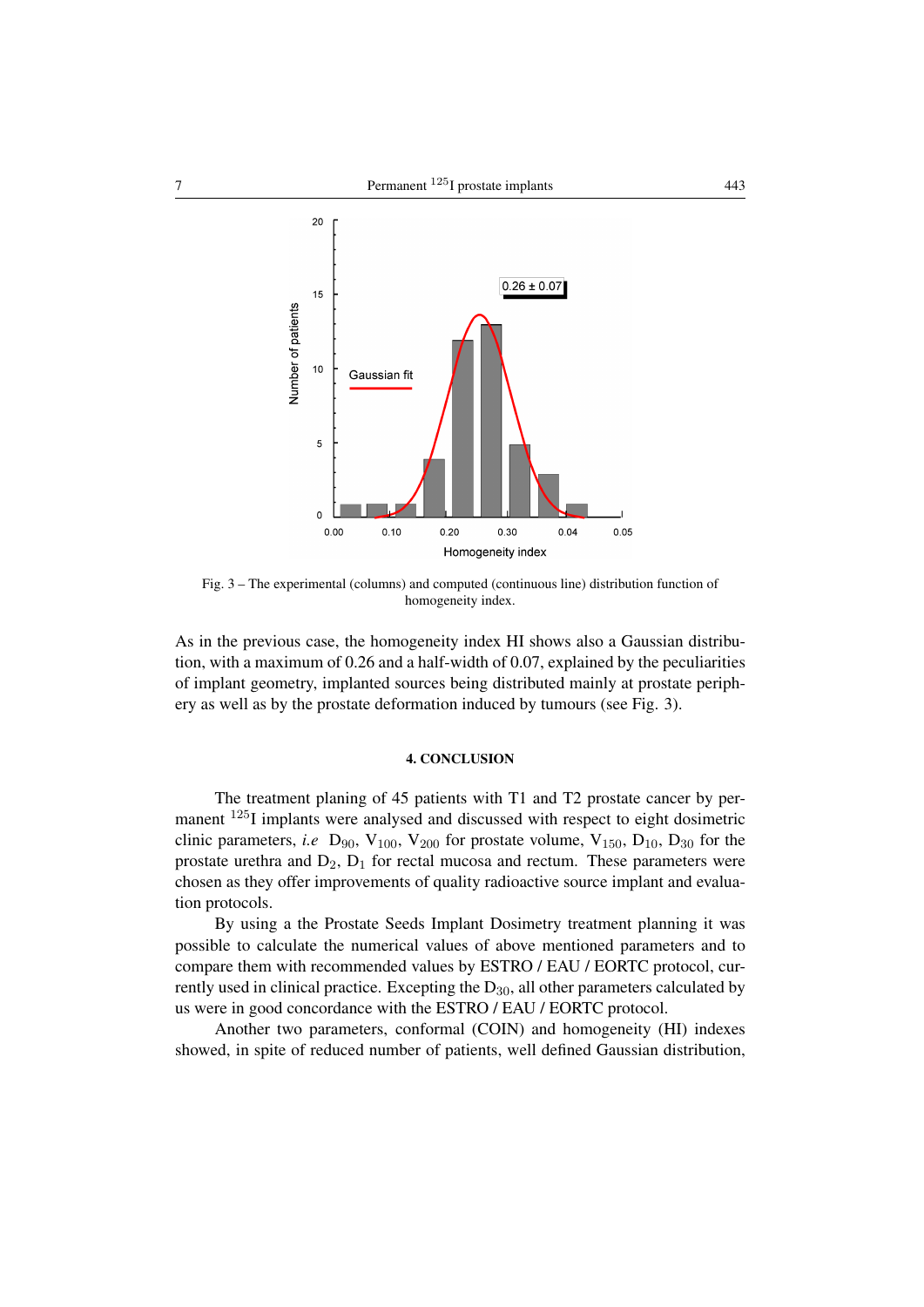whose maximum as well as half-width values show at which degree the implant geometry is influenced by the prostate deformation induced by tumours.

## LIST OF ABBREVIATIONS

GEC - Groupe Europen de Curiethrapie ESTRO -European Society for Therapeutic Radiology and Oncology EAU -European Association of Urology EORTC -European Organisation for Research and Treatment of Cancer ABS - American Brachytherapy Society ICRU - International Commission on Radiation Units and Measurements RTOG -Radiation Therapy Oncology Group

*Acknowledgements.* One of the authors, MV, wishes to acknowledge that this work was done in fulfilment of here Ph.D. studies.

#### REFERENCES

- 1. A. Gerbaulet, R. Ptter, J.J. Mazeron, H. Meertens, E. Van Limbergen, *The GEC ESTRO Handbook of Brachytherapy* (ESTRO Mounierlaan, Brussels, 2002).
- 2. V.R. Narra, R.W. Howell, R.S. Harapanhalli, K.S.R. Sastry, D.V. Rao, J. Nucl. Med. 12, 2196-2201 (1992).
- 3. J.J. Batterman, T.A. Boon, M.A. Moreland, Radiother. Oncol. 71, 23-8 (2004).
- 4. M. Vasile, G. Vasile, O.G. Duliu, Rom. Rep. Phys. 63, 190-195 (2011).
- 5. D. Ash, A. Flynn, J. Battermann, T. De Reijke, P. Lavagnini, L. Blank, ES-TRO /EAU /EORTC recommendations on permanent seed implantation for localised prostatecancer, http://www.estro.org/estroactivities/Documents/seedimplanguidelines.pdf (accessed 10.07.2012).
- 6. C. Salembier, P. Lavagnini, P. Nickers, P. Mangili, A. Rijnders, A. Polo, J. Venselaar, P. Hoskin, Tumour and target volumes in permanent prostate brachytherapy: A supplement to the ES-TRO/EAU/EORTC recommendations on prostate brachytherapy, Radiother. Oncol. 83, 3-10 (2007).
- 7. G.S. Merrick, M.J. Zelefsky, J. Sylvester, S. Nag, M.D., W. Bice, American Brachytherapy Society prostate low-dose rate Task Group, http://www.americanbrachytherapy.org (accessed 10.07.2012)
- 8. S. Nag, D. Beyer, J. Friedland, P. Grimm, R. Nath, American Brachytherapy Society (ABS) recommendations for transperineal permanent brachytherapy of prostate cancer, Int. J. Radiation Oncology Biol. Phys. 44, 789-799 (1999).
- 9. L. Rebegea Paraschiv, R. Anghel, M. Harza, C. Dudu, M. Vasile, I. Sinescu, D. Firescu, M. Dumitru, M. Radulescu, Medicina moderna 17, (2012) (in Romanian).
- 10. C. Lawton, M. Gillin, L.G. Gomella, D. Grignon, W.R. Lee, Radiation Therapy Oncology Group RTOG 98-05,Phase II trial of transrectal ultrasound guided permanent radioactive implantation of the prostate for definitive management of localized adenocarcinoma of the prostate, 1998, http://www.rtog.org/.../StudyDetails.aspx?action (accessed 10.07.2012).
- 11. PSID software user manual, http://www.seedos.co.uk/dose planning equipment.htm#PSID 3.5